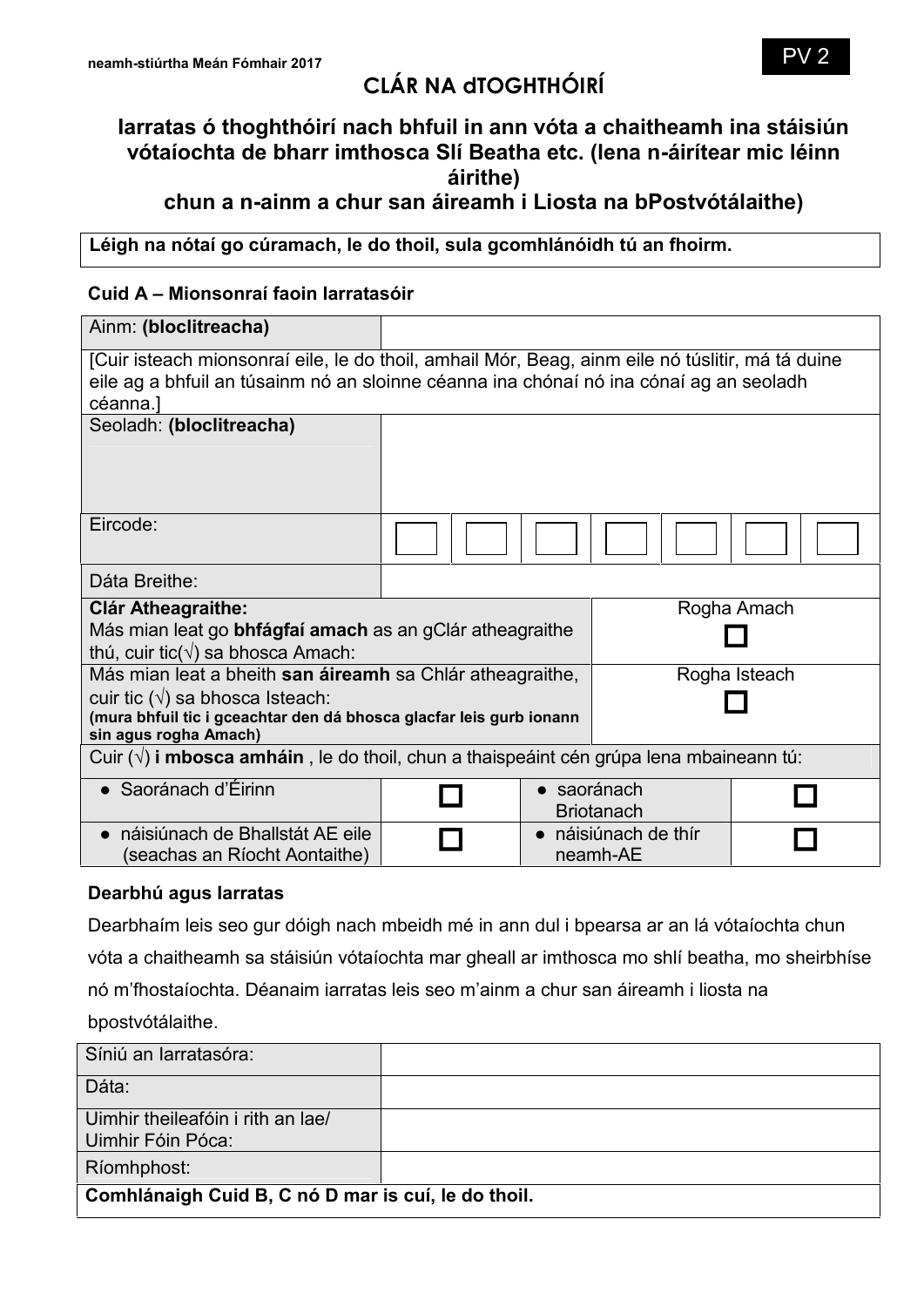#### **neamh-stiúrtha Meán Fómhair 2017 Cuid B – Deimhniú Fostóra**

#### **Le comhlánú i gcás ina ndéanann fostaí an t-iarratas.**

Deimhním leis seo, maidir leis an iarratasóir thuasainmnithe atá ar fostú agamsa mar \_\_\_\_\_\_, gur dóigh, de bhua imthosca a fhostaíochta/fostaíochta, nach mbeidh sé/sí in ann dul i bpearsa ar an lá vótaíochta chun vóta a chaitheamh i stáisiún vótaíochta. Tabhair léiriú (gearr) ar na himthosca a chuirfidh cosc ar an iarratasóir vóta a chaitheamh ar an lá vótaíochta:

\_\_\_\_\_\_\_\_\_\_\_\_\_\_\_\_\_\_\_\_\_\_\_\_\_\_\_\_\_\_\_\_\_\_\_\_\_\_\_\_\_\_\_\_\_\_\_\_\_\_\_\_\_\_\_\_\_\_\_\_\_\_\_\_\_\_\_\_\_\_\_\_\_\_

| Síniú an fhostóra:                |  |
|-----------------------------------|--|
| Ainm an fhostóra: (bloclitreacha) |  |
| Seoladh: (bloclitreacha)          |  |
|                                   |  |
| Eircode:                          |  |
| Dáta:                             |  |

## **Cuid C – Dearbhú Reachtúil**

## **Le comhlánú i gcás ina ndéanann toghthóir féinfhostaithe an t-iarratas. Ní mór an dearbhú seo a dhéanamh os comhair Feidhmeannaigh Síochána nó Coimisinéara Mionnaí.**

| Dearbhaimse, the control of the control of the control of the control of the control of the control of the control of the control of the control of the control of the control of the control of the control of the control of | , go sollúnta agus go fíreata go                                                                |  |
|--------------------------------------------------------------------------------------------------------------------------------------------------------------------------------------------------------------------------------|-------------------------------------------------------------------------------------------------|--|
| bhfágann imthosca m'fhéinfhostaíochta mar                                                                                                                                                                                      | , gur                                                                                           |  |
|                                                                                                                                                                                                                                | dóigh nach mbeidh mé in ann dul i bpearsa ar an lá vótaíochta chun vóta a chaitheamh i stáisiún |  |
|                                                                                                                                                                                                                                | vótaíochta agus déanaim an dearbhú sollúnta seo á chreidiúint go coinsiasach é a bheith fíor    |  |
| agus de bhua an Achta i dTaobh Dearbhuithe Reachtúla 1938. Tabhair léiriú (gearr) ar na                                                                                                                                        |                                                                                                 |  |
| himthosca a chuirfidh cosc ort vóta a chaitheamh ar an lá vótaíochta                                                                                                                                                           |                                                                                                 |  |

\_\_\_\_\_\_\_\_\_\_\_\_\_\_\_\_\_\_\_\_\_\_\_\_\_\_\_\_\_\_\_\_\_\_\_\_\_\_\_\_\_\_\_\_\_\_\_\_\_\_\_\_\_\_\_\_\_\_\_\_\_\_\_\_\_\_\_\_\_\_\_\_\_

| Síniú an Iarratasóra:                                                                                           |          |
|-----------------------------------------------------------------------------------------------------------------|----------|
| Arna dhearbhú os mo chomhairse ag                                                                               | a bhfuil |
| aithne phearsanta agam air/uirthi (nó ar chuir mhór an thuaiseann an t-aithne aithne aithne an t-aithne aithne  |          |
| phearsanta agam air/uirthi, in aithne dom é/í) ______                                                           |          |
| an cúlá seo de contra contra contra contra contra contra contra contra contra contra contra contra contra contr |          |
| Síniú an Fheidhmeannaigh Síochána nó an                                                                         |          |
| Choimisinéara Mionnaí:                                                                                          |          |
| Ainm an Fheidhmeannaigh Síochána nó an                                                                          |          |
| Choimisinéara Mionnaí: (bloclitreacha)                                                                          |          |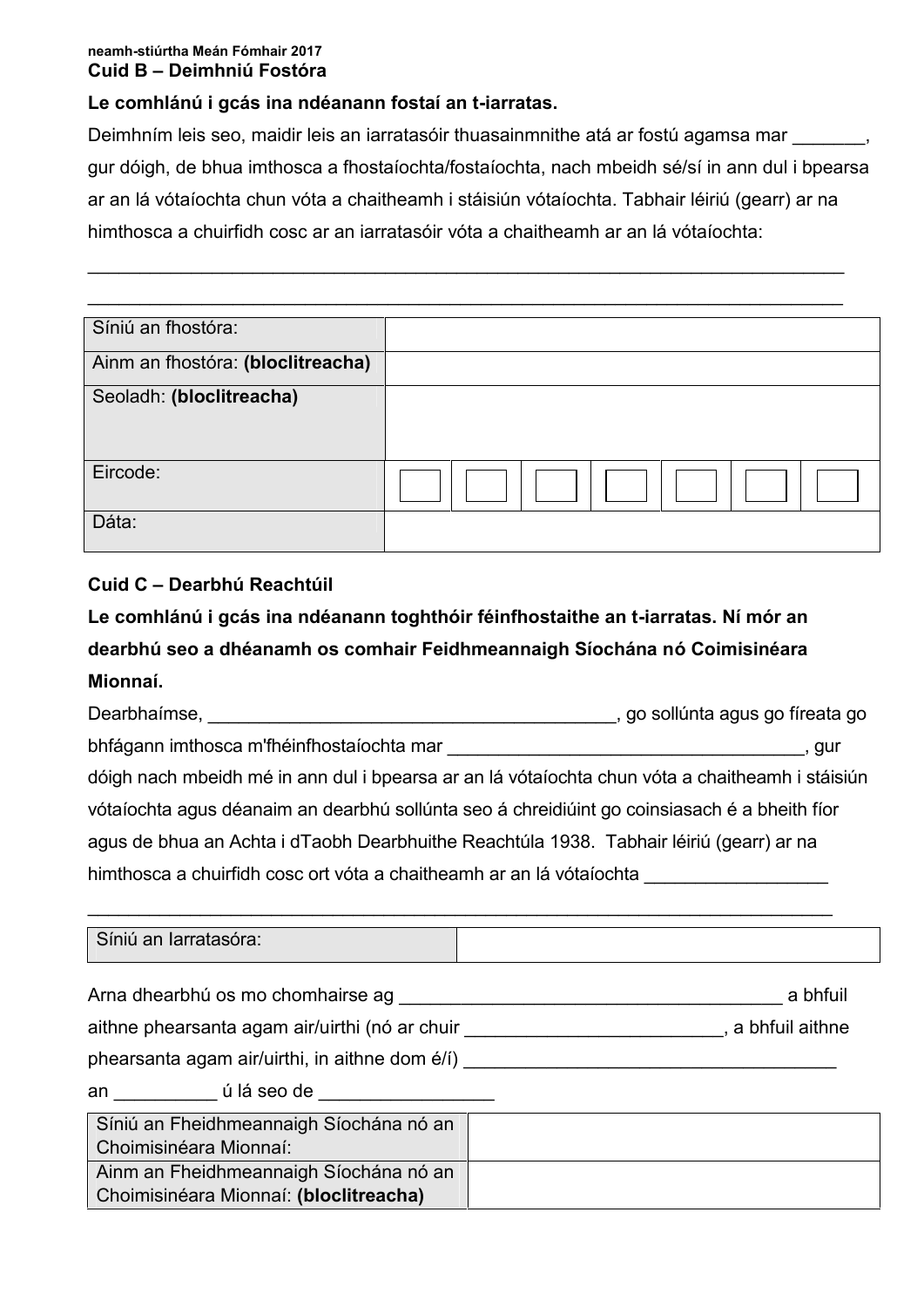#### **neamh-stiúrtha Meán Fómhair 2017 Cuid D – Deimhniú ó institiúid oideachais**

## **Le comhlánú i gcás ina ndéanann toghthóir atá ag gabháil go lánaimseartha do chúrsa**

## **staidéir in institiúid oideachais sa Stát an t-iarratas.**

Deimhním leis seo go bhfuil an t-iarratasóir thuasainmnithe páirteach ar bhonn lánaimseartha ar chúrsa staidéir oideachais sa Stát mar atá leagtha amach thíos –

| Tabhair ainm agus<br>seoladh na hinstitiúide<br>oideachais, le do thoil: |  |
|--------------------------------------------------------------------------|--|
| Eircode:                                                                 |  |
| Cúrsa:                                                                   |  |
| Ré an chúrsa/Bliain den<br>chúrsa:                                       |  |

agus, de bhua an rannpháirteachais sa chúrsa staidéir sin, gur dóigh nach mbeidh sé/sí in ann dul i bpearsa ar an lá vótaíochta chun vóta a chaitheamh i stáisiún vótaíochta.

| Síniú rúnaí nó chláraitheoir na hinstitiúide<br>oideachais:                |  |
|----------------------------------------------------------------------------|--|
| Ainm rúnaí nó chláraitheoir na hinstitiúide<br>oideachais: (bloclitreacha) |  |
| Dáta:                                                                      |  |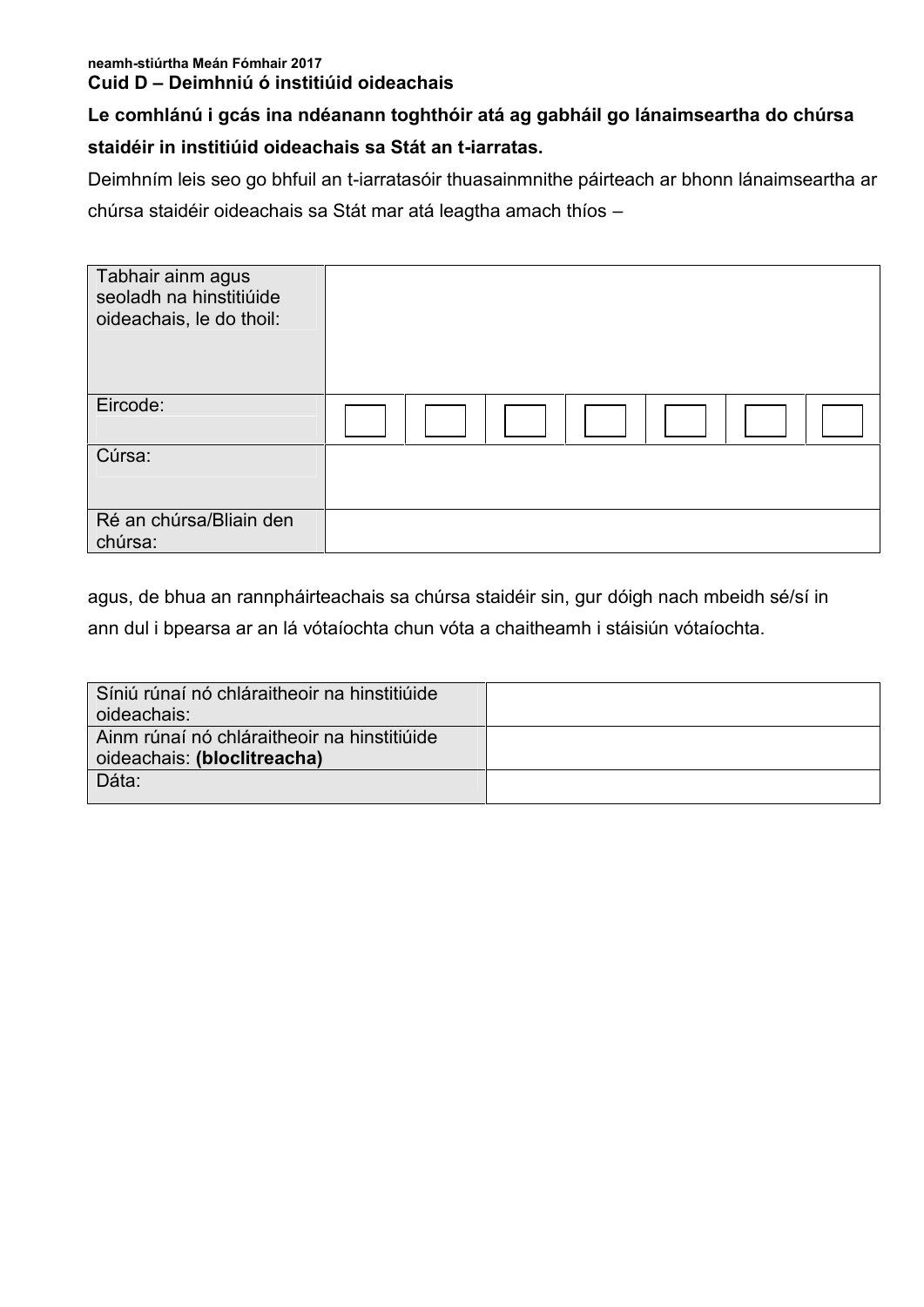## **NOTAÍ A GHABHANN LE FOIRM PV2**

#### **Iarratas ó thoghthóirí nach bhfuil in ann vóta a chaitheamh ina stáisiún vótaíochta de bharr imthosca Slí Beatha etc. (lena n-áirítear mic léinn áirithe) chun a n-ainm a chur san áireamh i Liosta na bPostvótálaithe)**

**1.** Is é is cuspóir don fhoirm seo an bealach a réiteach do vótálaithe ar dóigh ina leith nach mbeidh siad in ann dul i bpearsa chuig stáisiún vótaíochta ar an lá vótaíochta i dtoghchán nó i reifreann mar gheall ar imthosca a slí beatha, a seirbhíse nó a bhfostaíochta, nó ós rud é gur mic léinn iad atá ag freastal ar institiúid oideachais sa Stát ar bhonn lán-aimseartha, agus ar vótálaithe iad ar mian leo clárú mar phostvótálaí. Tá an fhoirm seo le húsáid sa tréimhse ó 15 Feabhra go 25 Samhain gach bliain i leith chlár na dtoghthóirí a thiocfaidh i bhfeidhm an 15 Feabhra ina dhiaidh sin. Má dheonaítear d'iarratas tú a áireamh i liosta na bpostvótálaithe ní mór duit do vóta a chaitheamh tríd an bpost agus ní bheidh cead agat vóta a chaitheamh ag an stáisiún vótála. Más mian leat tú a áireamh i liosta na bpostvótálaithe do thoghchán nó reifreann a thionólfar roimh an 15 Feabhra, ní mór dtui an fhoirm PVS 2 a chomhlánú.

#### **2. An modh vótála de réir na catagóire seo postvótálaí**

I ngach toghchán agus i ngach reifreann lena mbaineann, déanfar páipéar ballóide agus foirm dearbhaithe reachtúil a chur chuig toghthóirí a bhfuil a n-ainm san áireamh i liosta na bpostvótálaithe mar gheall ar imthosca a slí beatha etc. Beidh sé de cheangal ar an toghthóir dul i bpearsa chuig stáisiún Garda Síochána agus an forchlúdach atá dírithe chuige/chuici, an páipéar ballóide neamh-mharcáilte agus an dearbhú céannachta a thabhairt ar aird do chomhalta den Gharda Síochána. Beidh ar an toghthóir an dearbhú céannachta a shíniú i láthair an Gharda agus é a thabhairt de láimh don Gharda. Más deimhin leis an nGarda cé hé nó cé hí an toghthóir sin, déanfaidh sé nó sí an dearbhú a fhianú agus é a stampáil le stampa stáisiún an Gharda Síochána. Féadfaidh an toghthóir an páipéar ballóide a mharcáil ansin agus é a chur ar ais leis an bpost, agus an dearbhú céannachta in éineacht leis, chuig an gceann comhairimh.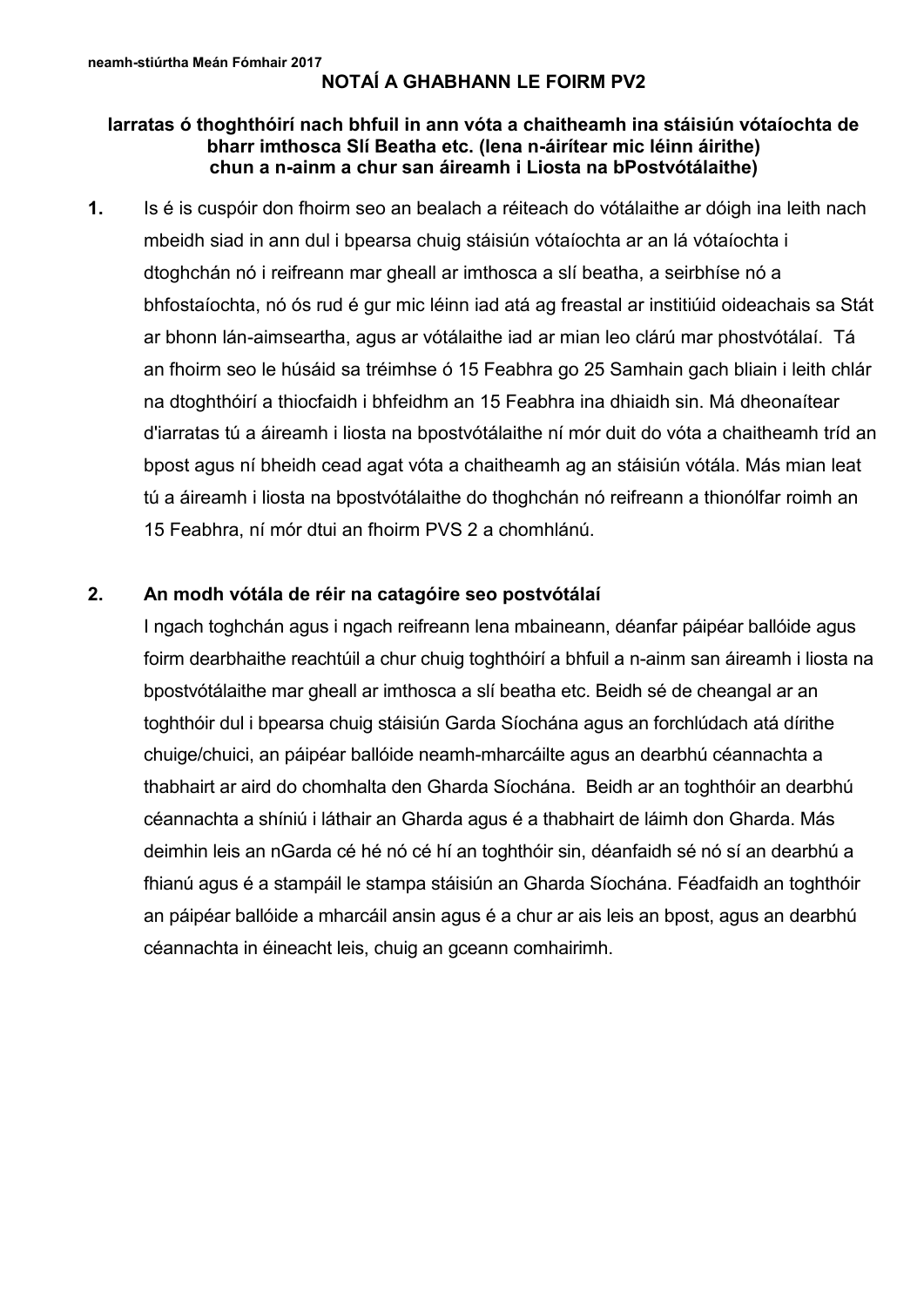#### **3. An Fhoirm Iarratais a Chomhlánú**

Tá cheithre chuid ann san fhoirm iarratais. A, B, C, D. Ní mór do gach iarratasóir Cuid A a chomhlánú agus ansin, ag brath ar cén ceann atá infheidhme, a chur faoi deara go gcomhlánóidh duine cuí Cuid B, C nó D. Ní mór deimhniú fostóra, dearbhú reachtúil nó dearbhú ó institiúid oideachais a bheith in éineacht le gach iarratas.

#### **4. An áit ar ceart an fhoirm iarratais a sheoladh chuici**

Ní mór foirmeacha iarratais comhlánaithe a bheith faighte ag an údarás clárúcháin a bhaineann leis an gceantar a bhfuil tú cláraithe (an Chomhairle Cathrach, an Chomhairle Contae, agus an Chomhairle Cathrach agus Contae) faoin 25 Samhain in aon bhliain áirithe le go ndéanfar breithniú ar an iarratas i ndáil le liosta na bpostvótálaithe a bheidh ag teacht i bhfeidhm ar an 15 Feabhra ina dhiaidh sin.

## **5. Cad a tharlaíonn ina dhiaidh sin?**

Má fhaigheann an t-údarás clárúcháin d'iarratas roimh an dáta deiridh a nglacfar le hiarratais agus má bhíonn an t-údarás clárúcháin sásta go bhfuil tú incháilithe chun tú a áireamh i liosta na bpostvótálaithe agus go bhfuil d'iarratas comhlánaithe mar is cuí agus dearbhú reachtúil ag dul leis, mar is iomchuí, cuirfear d'ainm i liosta na bpostvótálaithe. Cuirfidh an t-údarás clárúcháin a gcinneadh ar d'iarratas in iúl duit agus, má dhiúltaítear dó, tabharfar na cúiseanna leis an diúltú duit.

## **6. Eircode**

Is é atá in Eircode ná an córas náisiúnta postchód in Éirinn agus cuimsíonn sé postchód uathúil 7 ndigit atá sannta do gach seoladh dá bhfuil ann in Éirinn.

## **7. Mionsonraí teagmhála**

Tá mionsonraí teagmhála á lorg ar eagla gur gá don údarás clárúcháin teagmháil a dhéanamh leat chun aon mhionsonraí atá ann san iarratas a shoiléiriú.